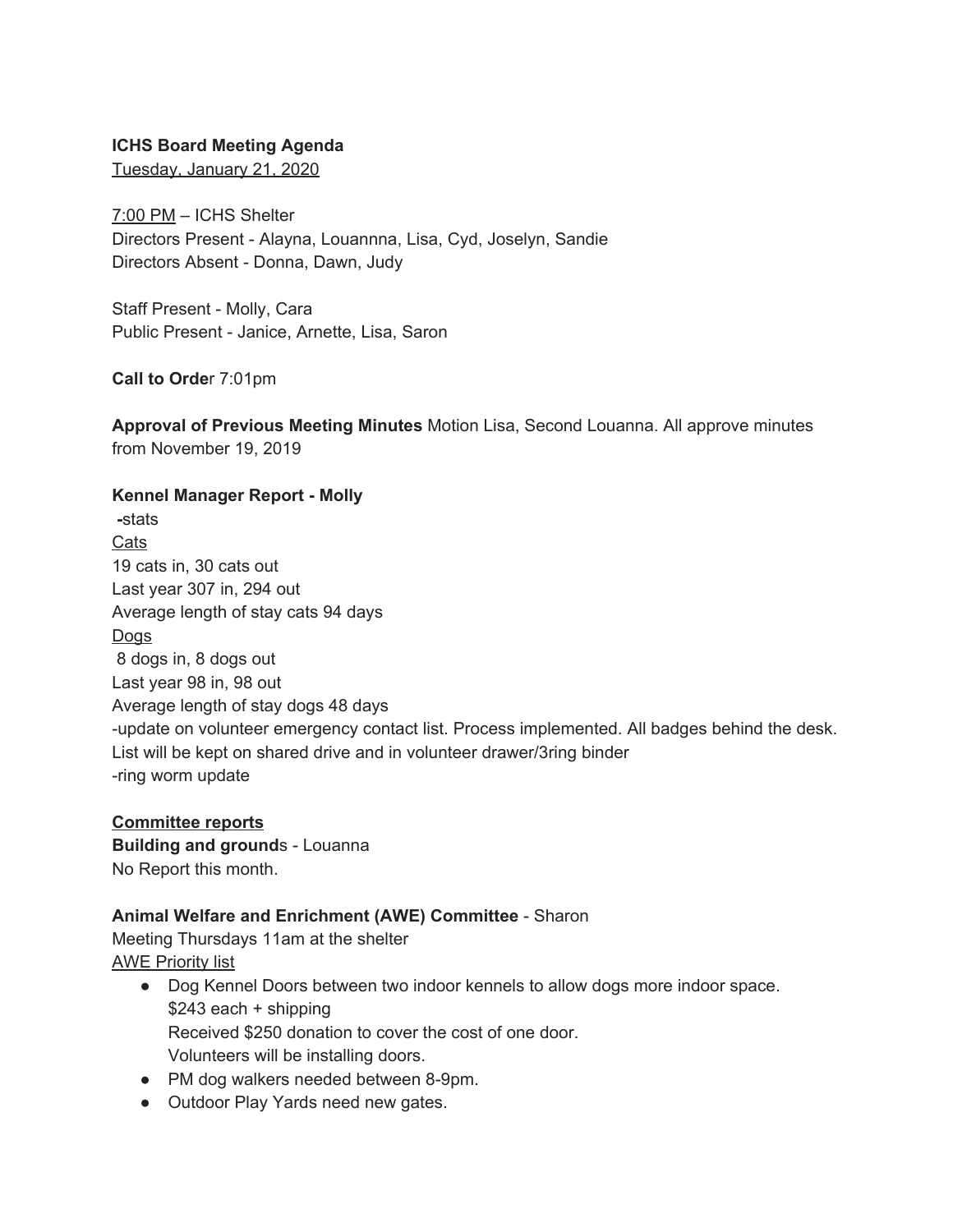- Quarantine Areas
- Ferral Cats TNR (Trap Neuter Release)

## **Fundraising - Sandie**

-Membership program Proposed by-law changes presented. Will be posted on ICHS website for voting at March Annual meeting. -roof campaign Currently \$34,000. Need \$60,000 total. -Christmas mailing -Other Paws for Pizza - \$822 Pub Night - \$321 Bob's - \$557 Bake Sale - \$884

## **Treasurer/Financial Report**

No Report. Accountant notes: Gifts in-kind to be tracked by the front office. Return Checks fee currently \$30. Sandie Motion to increase fee to \$40. Second Louanna. All approve. Contracts Closing 2019.

#### **Personnel** - Joselyn

1x per week cat cuddling has started with Iowa-Grant School Group

# **Board candidate search committee**

Louanna to extend her term. Dawn resigned from her board term effective immediately.

# **Packer donation distribution**

**-**dog play yards, cat housing, guillotine doors in dog kennels.

Lisa motion Guillotine doors to come out of AWE fund plus donation of \$250. Second Sandie. All approve.

-Sandie motion to use packer \$3,000 donation for doge play yard repair and shade. Second Lisa. All approve.

-Cat Housing - AWE to present proposal next month.

# **Open house**

Suggestions of Wine, Cheese, Chocolates & Cat yoga. Joselyn motion to host open house April 25th, 2020 from 1-4 pm. Second Lisa. All Approve.